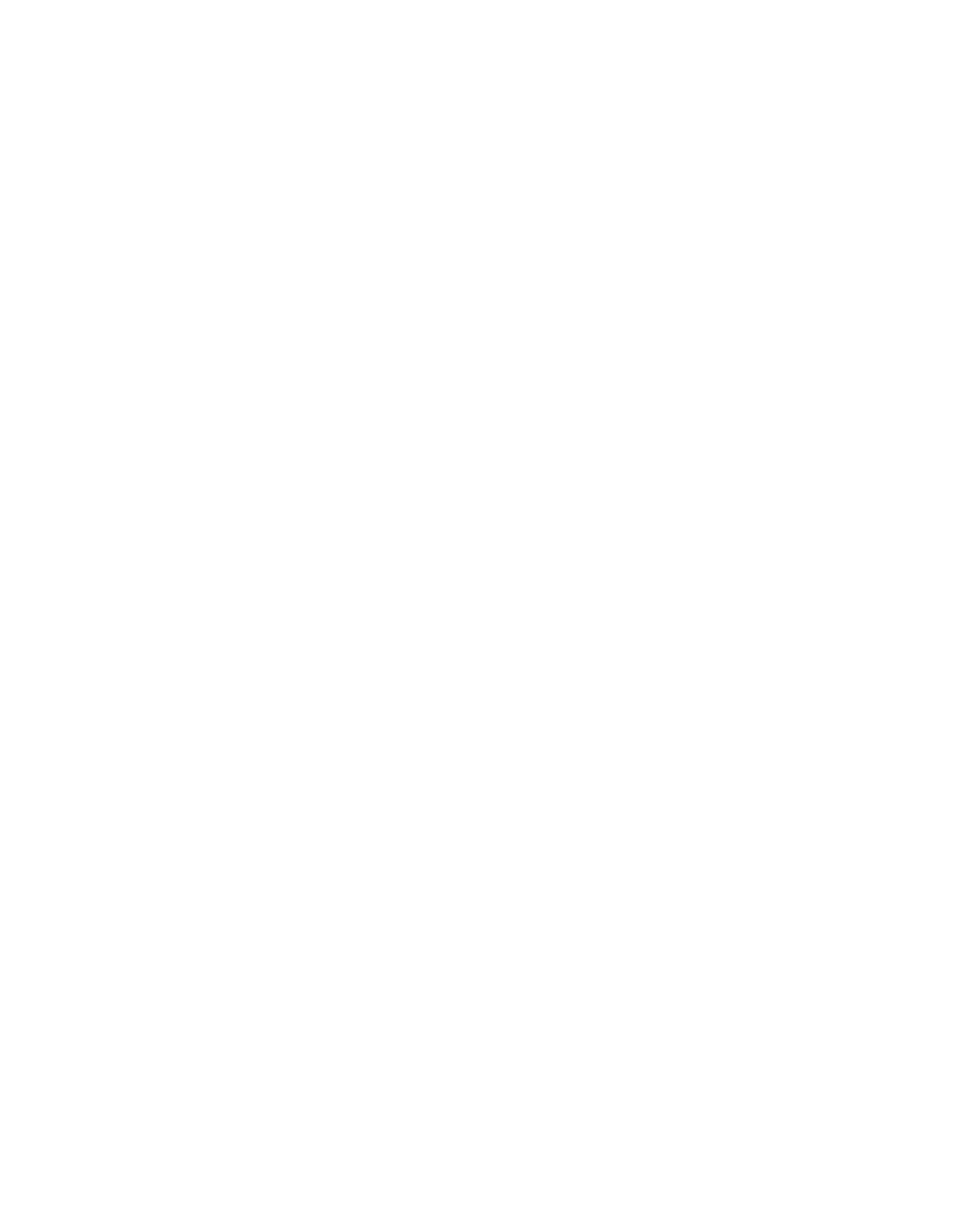Gr. White-fronted Goose - First 26 Aug (1) McKenzie Slough, Burleigh (HCT). Peak 31 Oct (550) MSL (REM). Last 14 Nov (6) Nelson (EEF).

Snow Goose - First 07 Sept (20) CSNWR (GAE). Peak 06 Nov (75,000) Renville (REM). Last EOP at Nelson Lake, Oliver (CDE,JPL).

Ross's Goose - First 18 Sept (1) McHenry (REM). 11 Nov (25) MSL (REM). Last 17 Nov (1) McDowell Dam, Bismarck (CDE).

Cackling Goose - First 18 Sept (200) McHenry (REM). Peak 19 Oct (5500) Burleigh, Kidder (HCT,BM). Last EOP.

Canada Goose - Peak 29 Oct (11,500) Burleigh, Kidder (HCT,BM). Last EOP.

Tundra Swan - First 20 Sept (3) CSNWR (GAE). Peak 15 Oct (500) McHenry (REM). 12 Nov (500) nc ND (REM). Last 23 Nov (120) Devils Lake (EEF), (1) MSL (REM).

Wood Duck - 06 Aug (24) Steele (DLK). 22 Sept (27) Morton (HCT). 03 Oct (105) Oak Park, Minot (REM). Last 13 Nov (1) Oak Park, Minot (REM).

Gadwall - 17 Aug (2) immatures at GF Lagoons (EEF). Peak 07 Sept (10,000) Burleigh (HCT). Last EOP (REM).

Am. Wigeon - Peak 16 Oct (50) Pierce (REM). Last 23 Nov (1) MSL (REM).

Mallard - 04 Sept (1) brood at MSL less than a week old (REM). Peak 07 Sept (10,000) Burleigh (HCT). 11 Nov (3000) Devils Lake (EEF). Last EOP. There were many late duck broods.

Blue-winged Teal - 02 Aug (9) and (10) immatures at KSNWR (EEF). Peak 27 Aug (1800) MSL (REM). Last 15 Nov (1) MSL (REM).

Northern Shoveler - 08 Aug (7) immatures at GF Lagoons (EEF). Peak 25 Oct (35,000) LLNWR (HCT). Last 22 Nov (3) MSL (REM).

N. Pintail - 29 Oct (1000) Long Lake NWR (NDBS). Last 25 Nov (2) Tesoro Refinery, Mandan (HCT).

Green-winged Teal - Peak 09 Nov (1000) McKenzie Slough, Burleigh (CDE). Last 23 Nov (1) MSL (REM).

Canvasback - Peak 31 Oct (300) Devils Lake (EEF). Last EOP (REM).

Redhead - 08 Aug (3) immatures at GF Lagoons (EEF). Peak 14 Oct (650) MSL (REM). Last EOP (REM).

Ring-necked Duck - Peak 29 Oct (300) Long Lake NWR (NDBS). Last 24 Nov (3) New John's Lake, Burleigh (CDE).

Greater Scaup - First 08 Sept (1) GF Lagoons (EEF). Peak 24 Oct (29) Devils Lake (EEF). Last EOP.

Lesser Scaup - 24 Oct (7500) Devils Lake (EEF). Peak 12 Nov (15,500) Devils Lake (REM). Last 25 Nov (1) McDowell Dam, Bismarck (CDE).

**Harlequin** Duck  $\text{-} 04$  Oct (1) GF Lagoons (EEF). [About the  $17^{\text{th}}$  N. Dakota report. Photographed.]

Surf Scoter - First 17 Sept (1) Lake Etta, Kidder (HCT) [quite early]. 06 Oct (5) N. Fargo Lagoons (KRC**).** Peak 07 Oct (21) including one adult male at GF Lagoons (EEF). [New high for the state.] 30 Oct (1) LLNWR (CDE,BM,HCT). Last 06 Nov (1) Upper Souris NWR (REM,CDE).

White-winged Scoter - First 06 Oct (2) Ransom (KRC,DWR). 23 Oct (1) GF Lagoons (EEF). 06 Nov (1) Upper Souris NWR (REM,SDL), later (CDE). 07-08 Nov (1) MSL (REM). 12 Nov (2) Benson (REM). 13 Nov (2) USNWR (REM). Peak and Last 14 Nov (3) Buffalo Lodge Lake, McHenry (REM), also Last 14 Nov (1) Audubon NWR (CH).

Black Scoter - First 23 Oct (1) N. Fargo Lagoons (KRC,DWR). Peak 06 Nov (5) Upper Souris NWR (REM,SDL,CDE,JPL). [Ties high.] 09 Nov (3) GF Lagoons (EEF). 12 Nov (1) N. Fargo Lagoons (RHO). 12-13 Nov (1) GF Air Force Base Lagoons (DOL). 13 Nov (1) LLNWR (DNS), (1) USNWR (REM). Last 27 Nov (1) Lake Audubon (REM). [Second latest.]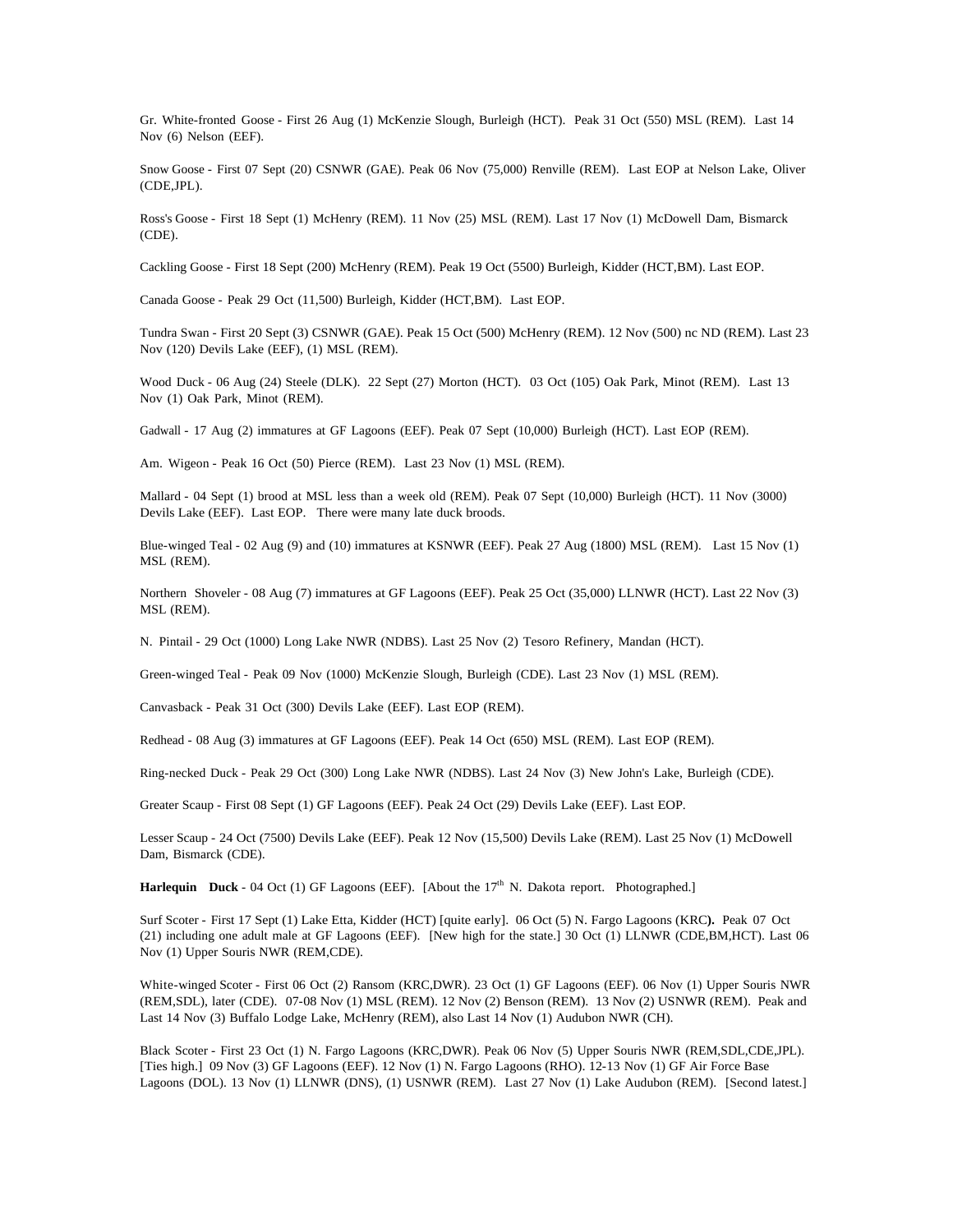Long-tailed Duck - First 19 Oct (1) N. Fargo Lagoons (CMN). 21 Oct (1) GF Lagoons (EEF). 13 Nov (1) USNWR (REM), (1) LLNWR (DNS), (1) Bowman-Haley Reservoir (JPL). 20 Nov (1) Ramsey, Devils Lake (EEF). 25 Nov (1) Garrison Dam tailrace, where it normally winters (REM,DNS,PHS).

Bufflehead - BOP. Peak 12 Nov (2825) Devils Lake (REM). [New high for the state.] Last 24 Nov (2) New John's Lake, Burleigh (CDE).

Com. Goldeneye - First 21 Sept (1) GF Lagoons (EEF). Peak 12 Nov (600) Ramsey (REM). 20 Nov (465) Devils Lake (EEF). Last EOP.

**Barrow's Goldeneye** - 18 Nov (1) Hecker's Lake, Sheridan (CDE, doc). Also 19 Nov (1) New John's Lake, Burleigh (DNS,CDE,REM). (New John's Lake is just south of Hecker's Lake  $\sim 1$  mile) [About the 17<sup>th</sup> report for the state.]

Hooded Merganser - 24 Oct (318) east-central ND (EEF). 12 Nov (400) nc ND (REM). Last EOP (REM).

Common Merganser - First 05 Nov (2) New John's Lake, Burleigh (CDE). Peak 14 Nov (80) New John's Lake, Burleigh (CDE).

Red-breasted Merganser - First 11 Nov (2) New John's Lake, Burleigh (CDE). Last 28 Nov (1) McDowell Dam, Bismarck (CDE). [Few reports.]

Ruddy Duck - 09 Aug (1) immature at GF Lagoons (EEF). Peak 11 Oct (7000) east-central ND (EEF). Last 28 Nov (1) McDowell Dam, Bismarck (CDE).

Gray Partridge - 20 Sept (18) young and adults in GF Co (EEF). 28 Oct (20) Burleigh (CDE).

Ring-necked Pheasant - 25 Sept (5) juveniles with adults in GF Co (EEF). 29 Sept (150) Burleigh, Kidder (HCT). 07 Oct (100 Bowman (REM). 19 Nov (200) Audubon NWR (REM,CDE,DNS).

Sharp-tailed Grouse - 16 Oct (40) McLean (EEF). Peak 23 Oct (55) McHenry (REM). 25 Oct (37) Burleigh (HCT).

Greater Prairie-Chicken - 30 Sept (2) young in GF Co (EEF). 21 Oct (12) GF Co north of Mekinock (EEF).

Wild Turkey - 26 Sept (42) GF Co (EEF). Peak 21 Nov (86) Burlington (SDL). 25 Nov (83) Tesoro Refinery, Mandan (HCT).

Pacific Loon - 06 Nov (1) Greene Crossing, Upper Souris NWR (REM,SDL), later (CDE,JPL). [The ninth report for the state.]

Common Loon - First 10 Sept (1) immature at Larimore Dam (DOL). 01 Oct (1) Hecker's Lake, Sheridan (CDE). Peak 23 Oct (3) GF Lagoons (EEF). Last 11 Nov (1) MSL flyover (CDE,REM).

Pied-billed Grebe - 22 Sept (96) Nelson (EEF). 24 Sept (41) Burleigh (HCT,CDE). Last 18 Nov (1) New John's Lake (CDE), (1) Lake Darling (REM).

Horned Grebe - First 22 Aug (7) GF Lagoons (EEF). Peak 24 Sept (30) LLNWR (HCT,CDE). Last 11 Nov (2) GF Lagoons (EEF), (2) MSL (REM).

Red-necked Grebe -Peak 06 Aug (2) adults and (2) juveniles at Fuller's Lake, Steele (DLK). 01 Oct (1) Hecker's Lake, Sheridan (CDE). Last 16 Oct (2) Rollette (REM).

Eared Grebe - Peak 25 Sept (250) Devils Lake (REM). Last 24 Nov (2) New John's Lake, Burleigh (CDE).

Western Grebe - Peak 07 Sept (200) Round Lake (GAE). 25 Sept (100) McHenry, (100) Devils Lake (REM). Last 26 Nov (1) Lake Ashtabula, Barnes (DLK).

Clark's Grebe - 07 Sept (2) DeWald Slough, Kidder (HCT). 18 Sept (1) Sheridan (REM). 04 Nov (1) LLNWR (HCT). Last 11 Nov (1) Lake Tschida, Grant (JPL). All reports.

Am. White Pelican - 10 Sept (300) Garrison Dam (REM). Peak 29 Aug (500) Burliegh, Kidder (HCT). Last 19 Nov (1) Garrison Dam (REM).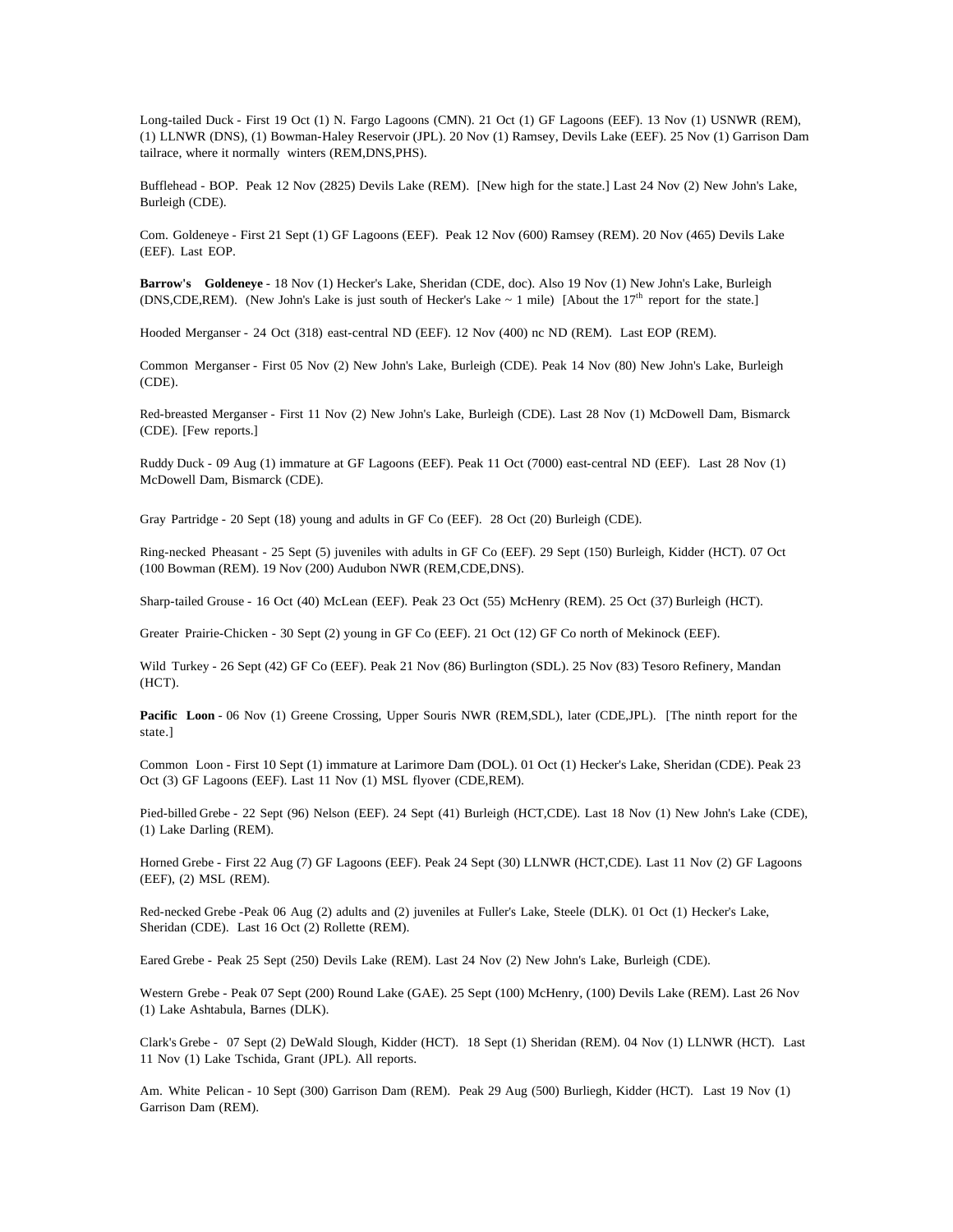Double-crested Cormorant - Peak 17 Sept (2000) Burleigh, Kidder (HCT). Last 15 Nov (1) KSNWR (EEF).

Am. Bittern - 31 Aug (1j) GF Co (EEF). Peak 29 Sept (29) McKenzie Slough, Burleigh (HCT). Last 26 Oct (1) KSNWR (EEF). [Best peak in recent years.]

Great Blue Heron - 27 Aug (53) GF Co (EEF). Peak 07 Sept (69) Burleigh, Kidder (HCT). Last 23 Nov (1) Richland (MO).

Great Egret - Peak 27 Aug (60) GF Co (EEF). 08 Sept (2) Morton (HCT,CDE). 11 Sept (1) Lake Ilo NWR (JPL). 25 Sept (35) Burleigh, Kidder (HCT). 13 Oct (1) Mirror Lake, Hettinger (JS). Last 01Nov (1) n. of Minnewauken (EEF).

Snowy Egret - Peak 25 Sept (40) Alkaline Lake, Kidder (HCT). 25 Sept (1) GF Co (DOL). Last 27 Oct (2) Benson (EEF). [New high, ties second late.]

**Little Blue Heron** - 25 Sept (2) Ramsey (REM).

Cattle Egret - 04 Sept (360) Burleigh, Kidder (HCT). Last 24 Oct (1) Minnewauken (EEF).

Green Heron - 20 Aug (2), 24 Aug (1) and 13 Sept (1) N. Fargo (DPW). Last 14 Oct (1) Richland (MO). All reports.

Black-crowned Night Heron - Peak 11 Oct (14) Nelson, Ramsey (EEF). 04 Sept (1) Gascoyne Lake (JPL). 18 Sept (11) McHenry, Sheridan (REM). Last 17 Oct (1) Lake Alice, Cass (KRC). White-faced Ibis - Peak 10 Aug (38) Burleigh, Kidder (HCT). 21 Sept (2) Towner (REM). 22 Sept (2j) Nelson (EEF). Last 11 Oct (1j) Minnewauken (EEF).

Turkey Vulture -Peak 13 Sept (42) Price, Oliver (HCT). 16 Sept (5) GF Co (EEF). Last 28 Oct (1) McKenzie Co (JAH).

Osprey - First 20 Aug (1) below Baldhill Dam, Barnes (DOL).Nine reports, no peak. Last 08 Oct (1) Missouri River, Bismarck (REM).

Bald Eagle - First 30 Aug (1) w. of Minot (CT). 07 Sept (1) immature in GF Co (EEF). 14 Sept (2) CSNWR (GAE). Peak 20 Nov (45) nc ND (REM).

Northern Harrier - 08 Aug (1) fledged young and adult in GF Co (EEF). Peak 25 Sept (7) nc ND (REM), 11 Oct (7) GF Co, Nelson, Ramsey (EEF). 29 Oct (7) Burleigh, Kidder (HCT,BM). Last 20 Nov (1) Benson (REM).

Sharp-shinned Hawk - First 02 Sept (2) MSL (REM). Peak 22 Sept (4) GF Co (EEF). Last EOP.

Cooper's Hawk - Aug 05 (3) Oak Park (REM). 14 Sept (2) GF Co (EEF). Last 24 Oct (1) Oak Park (REM).

Northern Goshawk - 19 Oct (1) Benson (EEF). 21 Oct (1) Sawyer (REM). 30 Oct (1) Linton (REM). 19 Nov (1) McKenzie (JAH). Peak 24 Nov (4) Sawyer (REM). All reports.

Broad-winged Hawk - First 15 Sept (1) Trefoil Park (DPW). Peak 20 Sept (5) Ypsilanti (HAK). Last 27 Sept (1) Jamestown Dam (DB).

Swainson's Hawk - 10 Aug (11) Burleigh, Kidder (HCT). Peak 22 Sept (100s) n. of Beach (JK). Last 11 Oct (1) Minot Lagoons (SDL).

Red-tailed Hawk - Peak 25 Sept (86) Burleigh, Kidder (HCT). 26 Oct (1) Krider's subspecies in McKenzie (JAH). 15 Nov (1) Harlan's Hawk in GF Co (EEF).

Ferruginous Hawk - Peak 10 Aug (4) Burleigh, Kidder (HCT). 25 Sept (1) Burleigh (HCT). Last 15 Nov (1) Souix (DNS).

Rough-legged Hawk - First 09 Oct (1) Ward (REM). Peak 17 Nov (8) GF Co (EEF).

Golden Eagle - 20 Aug (1) LLNWR (GK). Peak 07 Aug (4) Stark, Slope (REM). 21 Aug (3) TRNP North Unit (JAH). 02 Nov (1) Nelson (EEF).

American Kestrel - 11 Aug (1) fledged young in GF Co (EEF). Peak 26 Sept (11) Morton (HCT). Last EOP.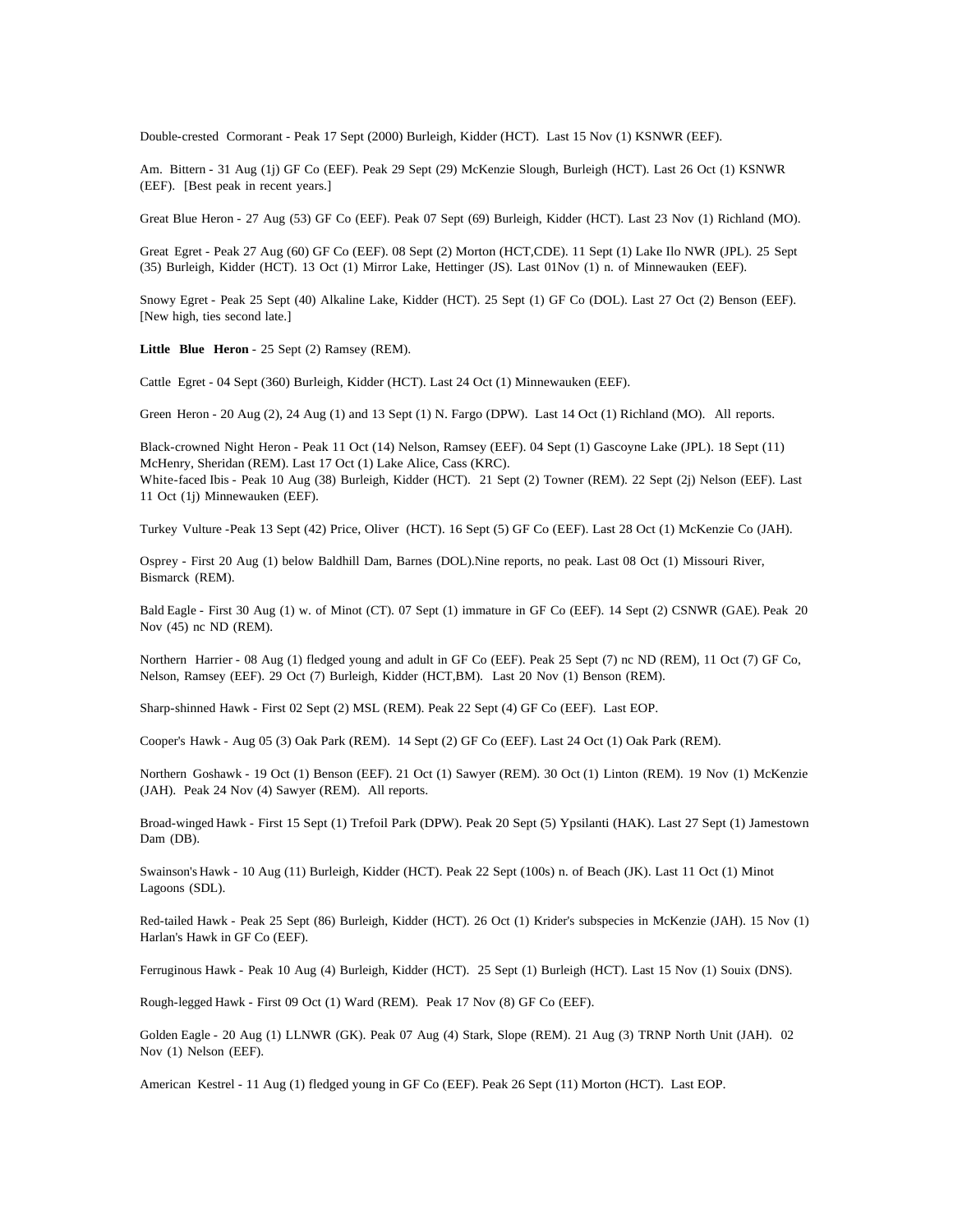Merlin - 11 Aug (1) Minot (REM). Seen on 8 dates from 14 Aug to 10 Oct in GF Co (EEF). Seen on 11 dates 21 Aug to 19 Nov including peak of 29 Sept (2) Fargo (DPW). 16 Oct (2) Rollette (REM). 26 Nov (2) Fargo area (CDE).

Peregrine Falcon - A Peregrine has been using the Smiley water tower as a roost site up to 06 Aug. A nest box has been placed there (DOL). Peak 09 Aug (3) GF Lagoons (EEF). 13 Oct (1) GF Lagoons (EEF).

Prairie Falcon - 03 Sept (1) Steele (DLK). 30 Oct (2) Kidder (REM). 19 Nov (1) Barnes (DLK). Several other single sightings in Sept thru November in the west half of the state.

Yellow Rail - 29 Aug (1) Horsehead Lake (GK).

Virginia Rail - Last 25 Sept (1) Steele (DLK). 4 other September sightings.

Sora - 09 Aug (2) fledged young in GF Co (EEF). Peak 17 Sept (24) MSL (REM). Last 09 Oct (1) Wells (REM).

Am. Coot - Peak 02 Sept (2400) MSL (REM). 14 Sept (2200) GF Co, Nelson (EEF). Last EOP.

Sandhill Crane - First 15 Aug (10) Horsehead Lake (PF). Peak 19 Sept (550) LLNWR (HCT). Last 12 Nov (50) Pierce (REM).

Whooping Crane - 23 Sept (1) near Palermo (NDG&F). 30 Sept (1) Lon g Lake NWR (GK), (HCT,CDE), seen also 02 Oct (MO,KRC,DWR), (REM), 03 Oct (DNS). 16 Oct (1) sw of Linton (RM). 30 Oct (2) Ryder (SDL)03 Nov (2a,1i) LLNWR (JG). 13 Nov (3a) Missouri River south of Wilton (TW).

Black-bellied Plover - First 07 Aug (3) Patterson Lake (REM,JPL). 18 Sept (4) Stewart Lake NWR, Slope (JPL). 25 Sept (41) Devils Lake (REM). Last 15 Nov (1) GF Lagoons (EEF).

Am. Golden Plover - First 02 Sept (1) GF Lagoons (EEF), (1) LLNWR (GK). 17 Sept (1) Patterson Lake (JPL). Peak 15 Oct (126) McHenry (REM). Last 11 Nov (1) KSNWR (EEF).

Semipalmated Plover - BOP. Peak 06 Aug (115) McHenry (REM). Last 29 Oct (1) KSNWR (EEF). [2<sup>nd</sup> late]

Piping Plover - Peak 04 Aug (10) Missouri River in Morton, Oliver (HCT). Last 23 Aug (2) Morton (HCT).

Killdeer - 06 Aug (228) Burleigh (HCT). Peak 07 Aug (230) w. ND (REM). 28 Sept (90) GF Co (EEF). Last 11 Nov (1) New John's Lake (CDE).

Am. Avocet - Peak 25 Sept (1000+) visible from ND 20 near St. Micheal (DOL). 11 Oct (775) Devils Lake (EEF). Last 07 Nov (18) Devils Lake (EEF).

Greater Yellowlegs - Peak 11 Oct (62) eastern ND (EEF). Last 12 Nov (2) Benson (REM).

Lesser Yellowlegs - Peak 10 Aug (417) GF Co (EEF). 25 Aug (325) Burleigh (HCT). Last 09 Nov (1) McKenzie Slough, Burleigh (CDE).

Solitary Sandpiper - First 06 Aug (5) Morton (REM). Peak 18 Aug (14) Morton (HCT). 11 Oct (1) Nelson (EEF). 15 Oct (1) storm retention pond along the Red River, GF (GL). [Latest report for the state.]

Willet - Peak 01 Aug (28) MSL (REM). Last 25 Sept (1) Ramsey (REM).

Spotted Sandpiper - Peak 12 Aug (63) Burleigh, Kidder (HCT). Last 18 Sept (2) McHenry (REM).

Upland Sandpiper - Peak 04 Aug (4) LLNWR (GK). 13 Aug (3) Morton (HCT,DLR). Last 28 Aug (1) Stark (REM). All reports.

Hudsonian Godwit - Peak 06 Aug (3) McHenry (REM), 14 Aug (3) Rice Lake, Burleigh (CDE,HCT). Last 25 Aug (1) Rice Lake, Burleigh (HCT).

Marbled Godwit - Peak 06 Aug (427) Burleigh, Kidder (HCT). 15 Oct (1) McHenry (REM). Last 07 Nov (1) Devils Lake (EEF). [Latest report for the state.]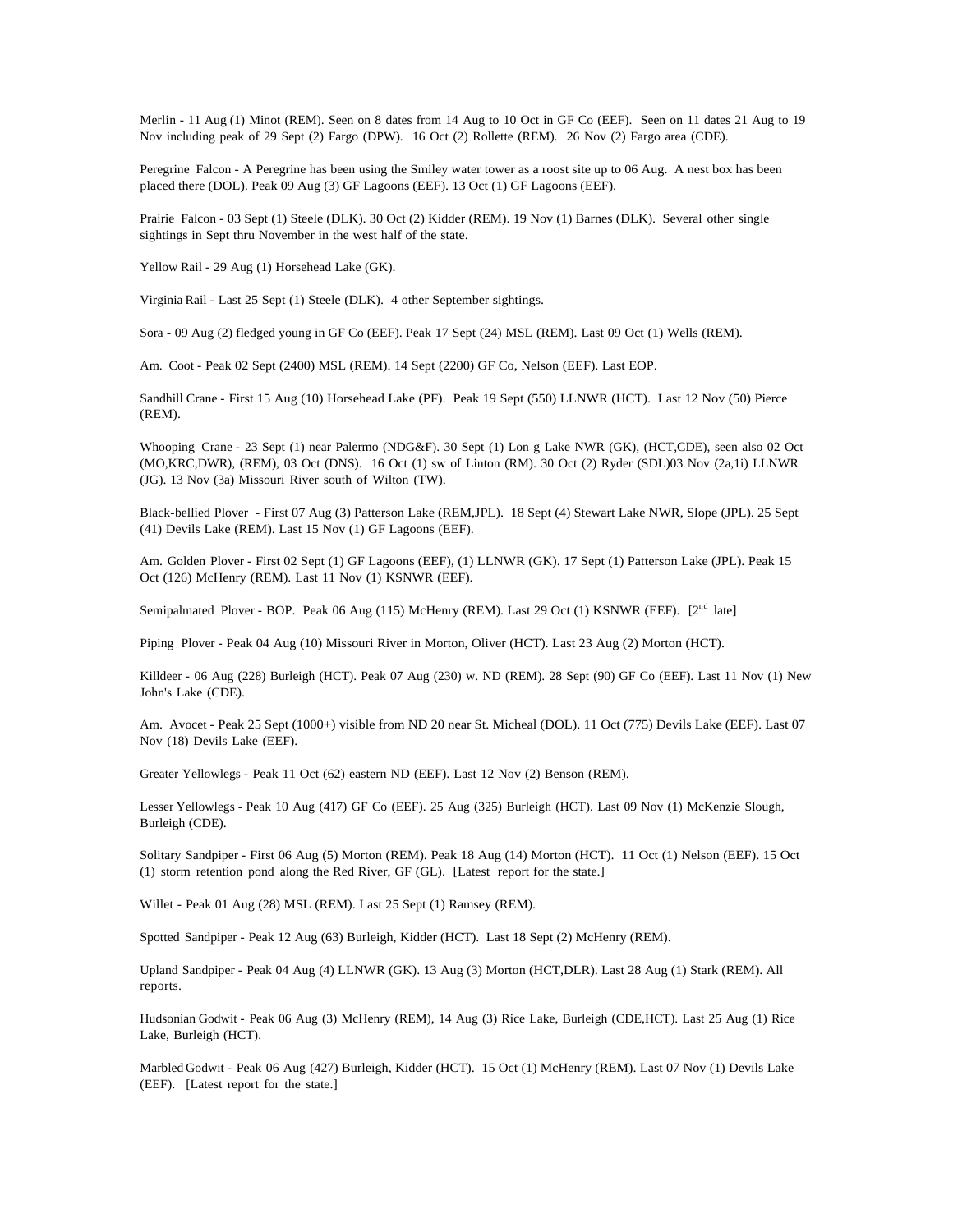Ruddy Turnstone - First 03 Aug (1) GF Lagoons (EEF). 12 Aug (2) MSL (REM). Peak 15 Aug (3) GF Lagoons (EEF). Last 25 Aug (1) GF Lagoons (EEF). All reports.

Red Knot - First 04 Sept (1) McKenzie Slough (HCT,DS). 14 Sept (1) KSNWR (DOL). 15 Sept (1) KSNWR (EEF). All reports.

Sanderling - First 04 Aug (3) MSL (REM). Peak 14 Sept (89) GF Lagoons (EEF). Last 28 Oct (1) GF Lagoons (EEF).

Semipalmated Sandpiper - 03 Aug (850) KSNWR (EEF). 06 Aug (1150) McHenry (REM). Peak 25 Aug (1301) Burleigh (HCT). Last 21 Oct (2) GF Lagoons (EEF).

**Western Sandpiper** - First 26 Aug (1) Patterson Lake (JPL), still present 28 Aug (JPL,REM,CDE,HCT). 02 Sept (1) Patterson Lake (JPL). 04 Sept (1) Bowman-Haley Reservoir (JPL). All photographed by (JPL).

Least Sandpiper - Peak 25 Aug (623) Burleigh (HCT). 06 Sept (310) KSNWR (EEF). 20 Aug (315) MSL (REM). Last 24 Oct (1) McKenzie Slough (HCT).

**White-rumped Sandpiper** - First 21 Oct (2) GF Lagoons, documented (EEF). Last 30 Oct (2) juvenile, McKenzie Slough  $(DNS, NDBS)$ .  $[2<sup>nd</sup>$  late]

Baird's Sandpiper - 08 Aug (253) KSNWR (EEF). Peak 25 Aug (369) Burleigh (HCT). Last 11 Nov (2) KSNWR (EEF).

Pectoral Sandpiper - 08 Aug (668) KSNWR (EEF). Peak 25 Aug (1450) Burleigh (HCT). Last 10 Nov (2) KSNWR (EEF).

Dunlin - First 20 Aug (1) Steele (DLK). 29 Aug (1) KSNWR (EEF). 15 Oct (2) Balfour Slough, McHenry (REM). Last 12 Nov (1) GF Lagoons (EEF).

Stilt Sandpiper - Peak 03 Sept (3000) Burleigh (HCT,CDE,DS). Last 01 Nov (2) McKenzie Slough, Burleigh (HCT). [Latest date for the state.]

Buff-breasted Sandpiper - BOP in Burliegh, MSL. Peak 07 Aug (70) near Fargo Lagoons (KRC,DWR). Last 23 Oct (1) McHenry (REM).  $[2^{nd}$  high,  $3^{rd}$  late.]

Short-billed Dowitcher - BOP. Peak 04 Aug (109) LLNWR (HCT). Last 14 Sept (1) n. of GF Lagoons (EEF).

Long-billed Dowitcher - BOP. Peak 06 Aug (5775) Burleigh, Kidder (HCT). Last 12 Nov (1) Benson (REM).

Wilson's Snipe - Peak 16 Oct (6) Rolette, McHenry (REM). 08 Nov (7) KSNWR (EEF). Last 12 Nov (1) Nelson (BGF).

Am. Woodcock - 26 Oct (1) GF Memorial Cemetery (DOL).

Wilson's Phalarope - Peak 06 Aug (1750) McHenry (REM). Last 15 Oct (1) Salt Lake, Burleigh (CDE).

Red-necked Phalarope - Peak 06 Aug (440) McHenry (REM). Last 25 Sept (16) Devils Lake (REM).

Red Phalarope - 10 Oct (1) GF Lagoons, photographed and documented (EEF). 20 Oct (1) Richland (MO). [16<sup>th</sup> and 17<sup>th</sup> reports for the state.]

Franklin's Gull - 07 Aug (5000) Devils Lake (EEF). Peak 07 Sept (26,000) Burleigh, Kidder (HCT). Last 21 Oct (1) LLNWR (HCT).

Little Gull - 25 Sept (1) adult at Devils Lake, Ramsey (REM). 24 Oct (1j) Devils Lake along Woods-Rutten Rd in Ramsey, documented (EEF).  $[13<sup>th</sup>$  and  $14<sup>th</sup>$  reports for the state.]

Bonaparte's Gull - First 09 Aug (2) MSL (REM). 25 Sept (2550) Devils Lake (REM). Peak 31 Oct (3000) Devils Lake (EEF). Last 12 Nov (2175) Devils Lake (REM). [New high count for fall.]

**Mew Gull** - First 23 Oct (1) Garrison Dam (DNS). 29 Oct (3) Garrison Dam (DNS,PRS), also 30 Oct (DOL). Last 19 Nov (1) Garrison Dam (REM,DNS,CDE). [New high count for the state; there are now over 20 reports of this species in ND.]

Ring-billed Gull - 19 Oct (1000) Nelson (EEF). Peak 29 Oct (3000) Bismarck Landfill (NDBS). Last EOP (REM).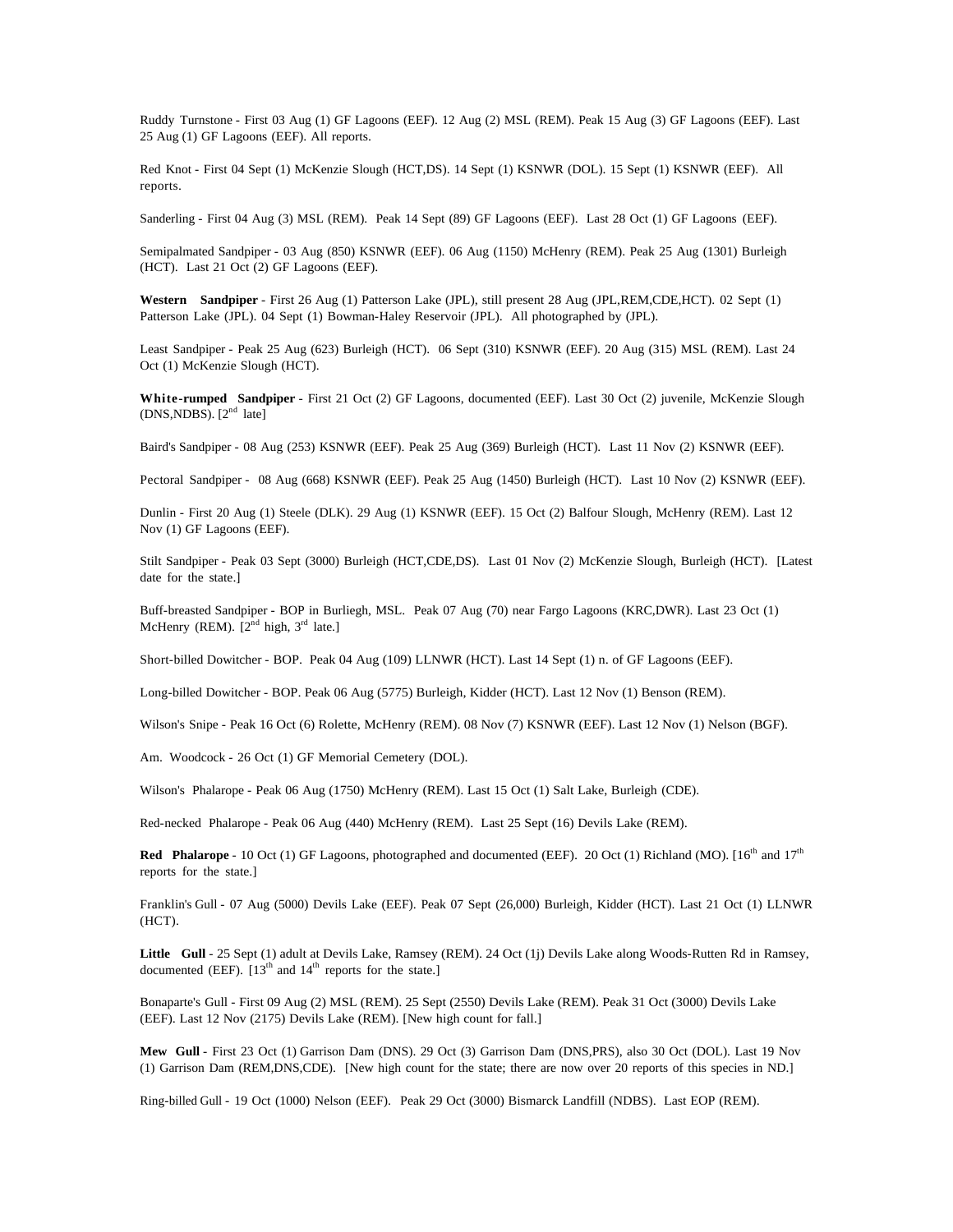California Gull - Peak 14 Aug (100) Burleigh (HCT,CDE). Last 11 Nov (2) Minot (REM,CDE).

Herring Gull - First 30 Sept (5) Burleigh, (4) Garrison Dam (REM). Last away from Garrison Dam 19 Nov (1) Hecker's Lake, Sheridan (CDE,REM,DNS). 25 Nov (250) Garrison Dam (REM).

**Nelson's Gull (Herring X Glaucous**) - 19 Nov (1) Garrison Dam (REM,CDE,DNS), also 25 Nov (REM,DNS,PHS).

Thayer's Gull - First 20 Oct (1) Bismarck Landfill (DNS,PHS). 11 Nov (3) Minot Landfill (REM). 12 Nov (1) Bismarck Landfill (CDE). Peak 19 and 25 Nov (6) Garrison Dam tailrace (REM,CDE,,DNS,PHS).

**Lesser Black-backed Gull** - First 22 Aug (1) adult at Bismarck Landfill (DNS). 30 Sept (1) first winter, Bismarck Landfill (REM,HCT),(DNS), (1) adult at LLNWR "C" Dike (HCT,CDE). 08 Oct (1) third year, Bismarck Landfill (REM). 29 Oct (2) first winter, leucistic adult at Bismarck Landfill (NDBS), (1) adult non-leucistic at Bismarck Landfill (DNS, PRS). Last 19-27 Nov (1) second-winter bird in Garrison Dam tailrace (REM,DNS,CDE). [Now over 20 reports for the state.]

Glaucous Gull - 10 to 15 Nov (1) MSL (REM). [First record for Ward Co.]

Sabine's Gull - 24,25 Sept (1) GF Lagoon s (EEF). 25 Sept (1) Benson (NDBS). 02 Oct (1) Patterson Lake, Dickinson (JPL). 06, 09 Oct (1) Fargo Lagoons (KRC). 06 Nov (1) Renville (REM,CDE,JPL,SDL). [Latest report for the state.]

**Black-legged Kittiwake** - 23 Nov (1) Grass Lake, Richland (MO). [First record for Richland Co.]

Caspian Tern - Peak 08 Aug (3) New John's Lake (PCV) and 13 Aug (3) GF Lagoons (EEF). 14 Aug (1) Alkaline Lake, Kidder (HCT). Last 28 Aug (2) Sweetbriar Lake, Morton (CDE).

Common Tern - Peak 06 Aug (58) Burleigh, Kidder (HCT). Last 17 Sept (1) LLNWR (HCT).

Forster's Tern - Peak 21 Aug (27) nc ND (REM). 11 Oct (23) Devils Lake (EEF). Last 24 Oct (1) n. of Minnewauken (EEF).

Least Tern - Peak 04 Aug (8) Morton, Oliver (HCT). Last 13 Aug (2) Morton (HCT,DLR).

Black Tern - Peak 21 Aug (540) nc ND (REM). Last 30 Sept (1) Garrison Dam (REM).

Rock Pigeon - 31 Oct (1500) GF Co (EEF).

Eurasian Collared-Dove - 03 Aug (2) visiting feeder inconsistently in Jamestown (LDI). 15 Aug was approximate next initiation date for 3rd nesting of a pair in Grand Forks, on the very same nest (DOL). 03 Sept (1) Velva, first for McHenry (REM). 05 Sept (2) White Earth, Mountrail (REM). 11 Sept (2) Mandan where they have lived the last few years (HCT). 24 Sept (5) Jamestown (LDI). 18 Nov (5) Carpio, Ward (REM).

Mourning Dove - Peak 07 Sept (422) Burleigh, Kidder (HCT). 04 Nov (1) Ward (REM).

Black-billed Cuckoo - 12 Aug (1) Bison Plant, Minot (REM). Only report

Eastern Screech-Owl - 12 Oct (1) Oak Park, Minot (REM). Only report.

Great Horned Owl - 29 Oct (3) Burleigh (NDBS). 09 Nov (3) calling in Nelson (EEF). 12 Nov (2) arctic race in GF Co (DOL).

Snowy Owl - First 03 Nov (1) McHenry (GAE). 20 Nov (1) McKenzie (JAH). 28 Nov (1) Hettinger Co (JK). 11 other Nov sightings.

Burrowing Owl - 04 Aug (55) Morton (HCT). 13 Aug (10) McKenzie (REM). Last 26 Sept (4) Morton (HCT).

Long-eared Owl - 05 and 09 Sept (1) NPWRC (LDI). 24 Sept (1) LLNWR (HCT,CDE). 17 Oct (1) Sleepy Hollow Park (CDE). 21 Nov (1) GF Cemetery, Memorial Park (EEF). All reports.

Short-eared Owl - 04 Sept (1) DeWald Slough (HCT,DS). 17 Nov (1) Nelson (EEF). 28 Nov (several) Hettinger Co (JK). All reports.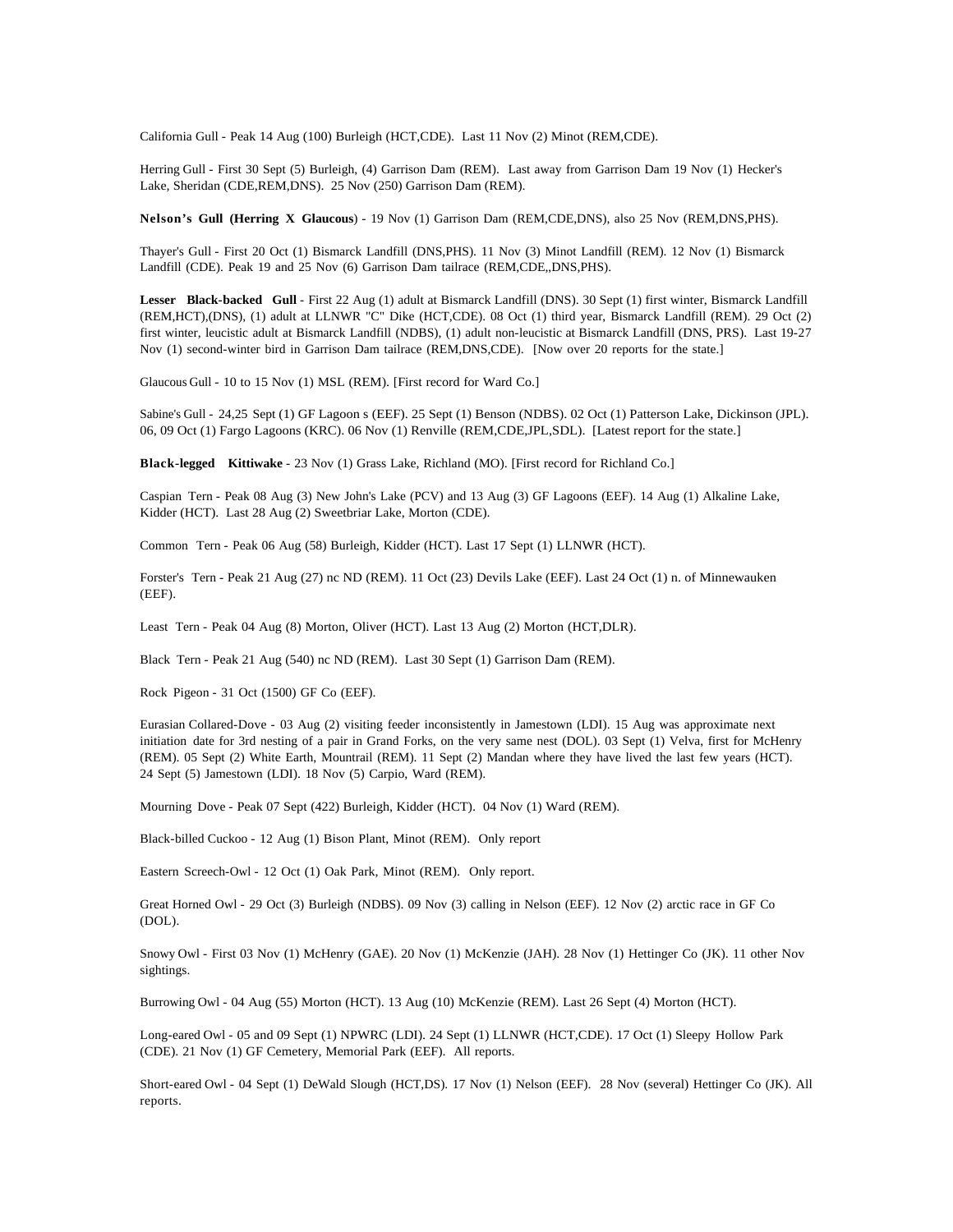Northern Saw-whet Owl - 14 Oct (1) Sawyer (REM). 31 Oct (1) window kill picked up and turned into Rich Crawford at UND by Lyle Hall (fide DOL). 10 and 26 Nov (1) Sawyer (REM).

Common Nighthawk - Peak 28 Aug (19) Fort Mandan, McLean (SDL). Last 27 Sept (2) Traill (A&S Watson, fide EEF

Chimney Swift - Peak 16 Aug (30) Minot (REM). Last 11 Sept (4) N. Fargo (DPW).

Ruby-throated Hummingbird - 04 Aug (7) GF Co (EEF). 06 Aug (5) Burlington (SDL). 05 Sept (1) White Earth, Mountrail (REM). Last 19 Sept (2) Traill (A&S Watson, fide EEF).

**Selasphorous Hummingbird** - 22 Sept (1) imm photographed in Bismarck. Photo printed in the Bismarck Tribune and identified as a Ruby-throated. Attempts at more details were unsuccessful (DNS). [4<sup>th</sup> report of this genus for the state.]

Belted Kingfisher - 17 Sept (4) GF Co (EEF). 26 Nov (1) Lake Ashtabula, Barnes (DLK). Last EOP at Garrison Dam.

Red-headed Woodpecker - 14 Aug (2) Grand Forks (Ann Flower, fide EEF). Last 03 Oct (1) Horace (Linda Gregg).

Red-bellied Woodpecker - 14 Oct (2) to 14 Nov (1) at feeders in N. Bismarck (Erik Thompson, fide HCT). 28 Nov (1) Fort Yates, First county record and continued to EOP (Thane Popelka, photographed).

Yellow-bellied Sapsucker - Several sightings of (1) but no peak. Last 26 Sept (1) GF Co (EEF).

Downy Woodpecker - Peak 25 Sept (6) GF Co (EEF).

Hairy Woodpecker - Peak 12 Sept (7) Burleigh, Morton (HCT).

N. "Yellow-shafted" Flicker - Peak 13 Sept (80) Burleigh, Morton (HCT). 15 Sept (60) GF Co (EEF).

N. "Red-shafted" Flicker - 17 Sept (1) Adams WPA, Burleigh (HCT). 28 Sept (1) Mandan (HCT).

Pileated Woodpecker - Nine reported observations of (1) in the Red River Valley.

Olive-sided Flycatcher - First 04 Aug (1) GF Cemetery (EEF). Peak 13 Aug (2) McKenzie (REM), 20 Aug (2) N. Fargo (DPW), 27 Aug (2) Minot (REM), 04 Sept (2) Mott (JPL). Last 16 Sept (1) NewTown (BH).

Eastern Wood-Pewee - Peak 20 Aug (11) Ward (REM). Last 17 Sept (1) Sawyer (REM).

Yellow-bellied Flycatcher - First 09 Aug (1) McHenry (REM). 12 Sept (1) Trefoil Park, N. Fargo (DPW). Last 29 Aug (1) Oak Park (REM). All reports.

Alder Flycatcher - First 05 Sept (1) Burke (REM). Last 07 Sept (1) Oak Park (REM).

Willow Flycatcher - Peak 07 (6) Stark, Bowman (REM). 26 Aug (1) GF Co (EEF). Last 28 Aug (1) Sleepy Hollow Park, Bismarck (CDE).

Least Flycatcher - Peak21 Aug (14) Pierce (REM). Last 24 Sept (2) McKenzie Slough WMA(e) (CDE,HCT).

Eastern Phoebe - Common in Aug, early Sept in N. Fargo (DPW). Peak 02 Sept (2) Bison Plant (REM), 18 Sept (2) GF Co (EEF). Last 21 Oct (1) Richland (CDE).

Say's Phoebe - Peak 13 Aug (5) McKenzie (REM). Last 17 Sept (1) Ward (REM).

Gr. Crested Flycatcher - Peak 01 Aug (6) Grand Forks (EEF). 03 Aug (4) Jamestown (LDI). Western limits 04 Aug (2) Little Heart Bottoms, Morton (HCT). Last 13 Sept (1) N. Fargo (DPW).

Western Kingbird - Late nesting (EEF). Peak 07 Aug (100) sw ND (REM). Last 10 Sept (1) McLean (REM).

Eastern Kingbird - Late nesting (EEF). Peak 07 Aug (100) sw ND (REM). Last 11 Sept (2) Steele (DLK).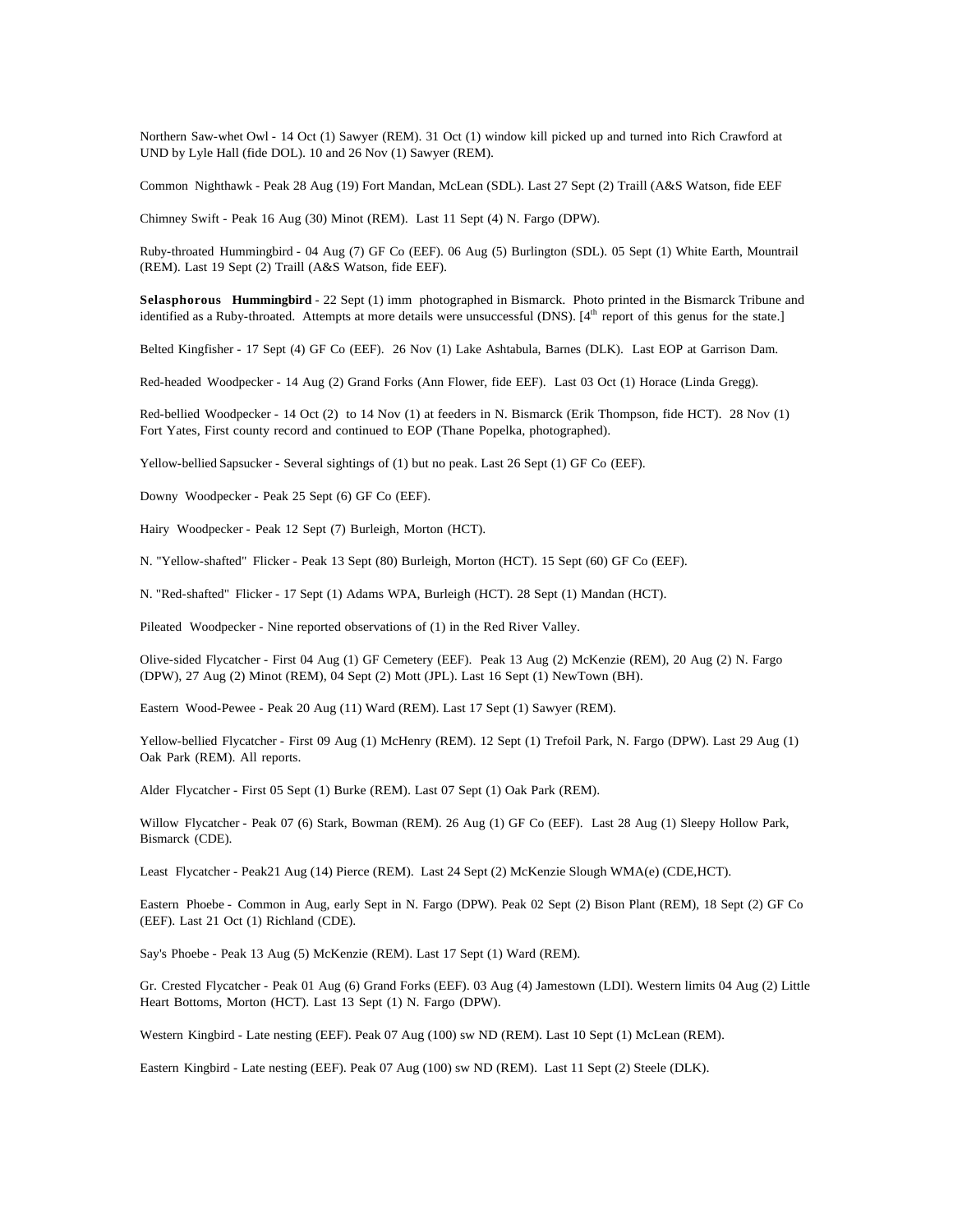Loggerhead Shrike - 04 Aug (4) Morton (HCT), 07 Aug (4) sw ND (REM). Last 20 Aug (1) nw of KSNWR, only 2 seen in spring/summer/fall (EEF). Last

Northern Shrike - First 16 Oct (1) Rolette (REM). Peak 24 Oct (3) Nelson (EEF), 29 Oct (3) Burleigh, Kidder (HCT,BM).

Yellow-throated Vireo - 05 Sept (1) McKenzie Slough WMA(w), only second sighting for Burleigh in 10 years (CDE). 02 Sept (5) Minot (REM). Last 13 Sept (1) GF Co (EEF).

Blue-headed Vireo - First 20 Aug (1) Grand Forks (EEF). Peak 12 Sept (3-6) N. Fargo (DPW). Last 25 Sept (1) N. Fargo (DPW).

Warbling Vireo - Peak 03 Sept (9) McLean (REM). Last 14 Sept (1) Oak Park (REM).

Philadelphia Vireo - First 29 Aug (1) Oak Park (REM). Peak 12 Sept (3) N. Fargo (DPW). Last 24 Sept (1) N. Fargo (DPW), (1) Oak Park (REM).

Red-eyed Vireo - Peak 27 Aug (22) Minot (REM). Last 28 Sept (1) Grand Forks (EEF).

Blue Jay - 20 Aug (16) Morton, Burleigh (HCT,DS). Peak 01 Oct (34) GF Co (EEF).

Black-billed Magpie - 06 Sept (4) GF Co (EEF). 16 Oct (9) Rolette (REM). Present, slight increase in McKenzie (JAH). Present and decreasing (REM).

Am. Crow - 13 Aug (100) McKenzie (REM). 09 Oct (100) Burleigh (CDE). Peak 13 Oct (5000) Burlington (SDL).

**Com. Raven** - 04 Aug (1) on a sandbar of the Missouri River near Huff (HCT). 23 Oct (10) Denbigh (REM).

Horned Lark - 05 Nov (300) McLean, Ward (REM).

Purple Martin - 03 Aug (30) Sleepy Hollow Park, Bismarck (CDE). Peak 14 Aug (50) Traill (A&S Watson, fide EEF). Last 19 Sept (1) GF Lagoons (EEF).

Tree Swallow - Peak 21 Aug (7450) nc ND (REM). 22 Sept (6540) Nelson (EEF). Last 29 Sept (30) Nelson (EEF).

N. Rough-winged Swallow - Peak 08 Aug (40) MSL (REM). [New high count for fall.] Last 03 Sept (6) Tesoro Refinery, Mandan (HCT).

Bank Swallow - Peak 21 Aug (5400) nc ND (REM). Last 30 Sept (3) LLNWR (HCT,CDE).

Cliff Swallow - Peak 21 Aug (1300) nc ND (REM). Last 10 Sept (1) Steele (DLK).

Barn Swallow - Second brood fledged on 01 Sept in McKenzie (JAH). Peak 04 Sept (3000) Burleigh (HCT,DS). Last 12 Nov (1) Steele (DLK). [Latest report for ND.]

Black-capped Chickadee - Peak 04 Sept (35) Minot (REM). Specie went unobserved for 3 weeks in Aug at Sleepy Hollow Park, Bismarck (CDE).

Red-breasted Nuthatch - First 28 Aug (4) Stark (REM). Peak 23 Oct (15)Denbigh (REM). Very low numbers in migration (REM).

White-breasted Nuthatch -04 Sept (18) Minot (REM).

Brown Creeper - First and Peak 23 Sept (2) N. Fargo (DPW), (1) Oak Park (REM). Multiple sightings of (1) through November.

Rock Wren - 02 Sept (2) Huff Hills, Morton (HCT). Last 04 Sept (1) Huff Hills, Morton (HCT,DS). Only reports.

House Wren - Peak 20 Aug (10) Morton (HCT). Last 11 Nov (1) Nelson (EEF). Reported numbers quite low.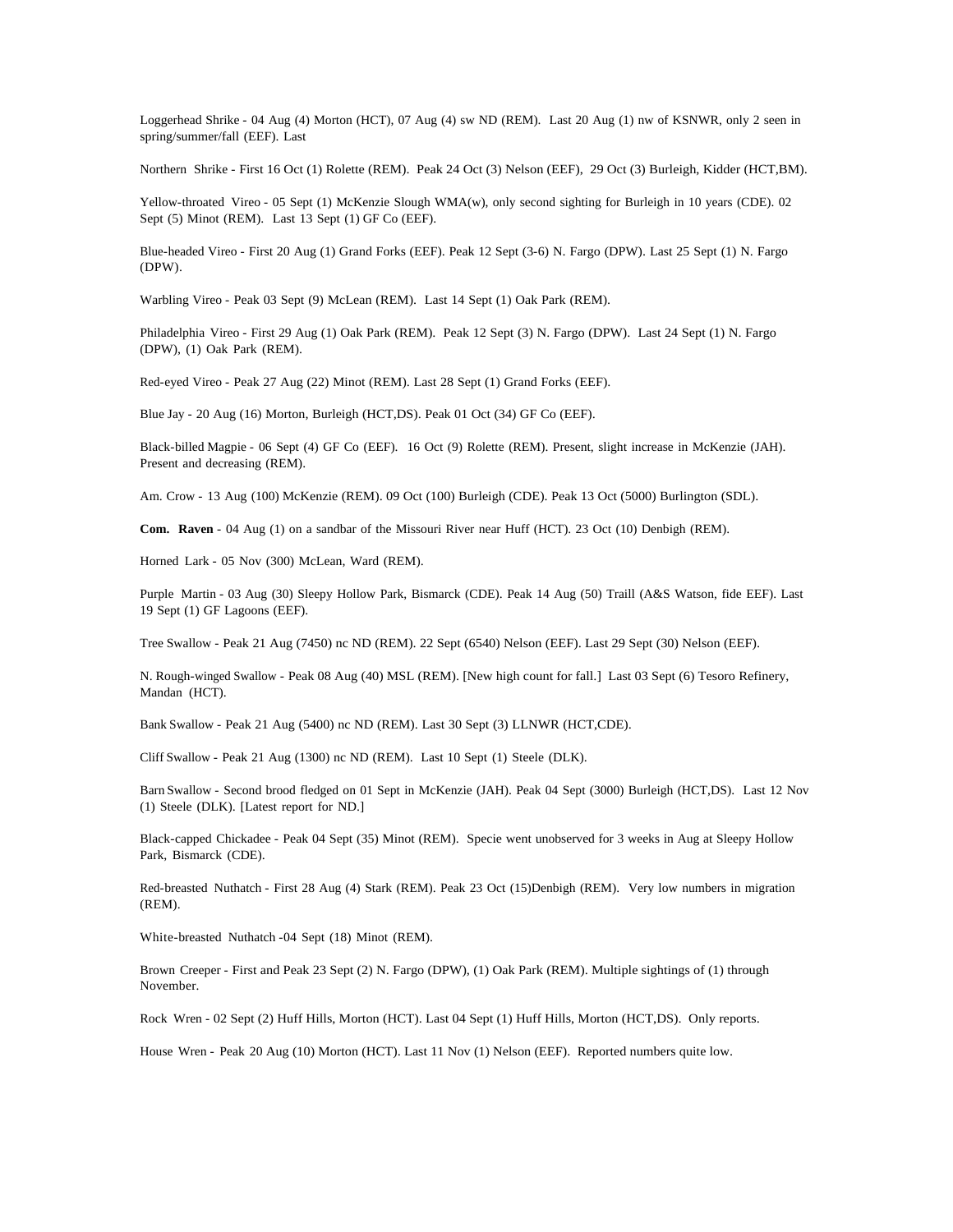Winter Wren - First 24 Sept (1) McKenzie Slough WMA (e), Burleigh (CDE,HCT). 25 Sept (1) McKenzie Slough WMA (w), Burleigh (JPL,CDE). 12 Oct (1) Oak Park, Minot (REM). 16-17 Oct (1) Sleepy Hollow Park, Bismarck (CDE). Last 01 Nov (1) Sawyer (REM).

Sedge Wren - Peak 05 Sept (9) Mountrail (REM). Last 08 Oct (1) Steele (DLK).

Marsh Wren - Peak 17 Sept (22) MSL (REM). Last 17 Oct (1) Oak Park (REM).

Golden-crowned Kinglet - First 21 Sept (1) Grand Forks (EEF). Peak 23 Oct (31) Denbigh (REM). Last EOP. Very good year (REM).

Ruby-crowned Kinglet - First 28 Aug (1) Hope (DLK). Peak 07 Oct (25) GF Cemetery (DOL). Last 28 Oct (1) Mercer (REM).

Eastern Bluebird - Peak 01 Oct (18) GF Co (EEF). Last 11 Nov (1) Steele (DLK).

Mountain Bluebird - 04 Aug (24) visiting waterbath (BH). 13 Aug (37) McKenzie (REM). Sept and October sightings with Last 16 Oct (1) Slope (JPL).

Townsend's Solitaire - First 14 Sept (1) W. Fargo (MO). 18 Sept (1) Lonetree WMA, Sheridan (REM). 29 Sept (1) Harvey (WE). 12 Oct (1) GF Co (EEF). Peak 28 Oct (5) Mandan Experiment Station (NDBS). [Three obs. in Sept. is unusual.]

Veery - 19 Aug (1) Sawyer (REM).

Swainson's Thrush - First 26 Aug (1) N. Fargo (DPW). Peak 14 Sept (6) Oak Park (REM). Last 03 Oct (1) Oak Park (REM).

Hermit Thrush -First 12 Sept (1) Oak Park (REM). Peak 30 Sept (3) Grand Forks (EEF). Last 14 Oct (1) Hope (DLK).

Wood Thrush - 01 Sept (1) in a woodland along the Red River n. of Grand Forks (DOL).

American Robin - Peak 07 Oct (375) GF Co (EEF).

Varied Thrush - 08 Oct (1) N. Fargo (RG). Seen again 21-23 Oct (1) N. Fargo (RG).

Gray Catbird - 04 Aug (6) Morton (HCT). Peak 15 Sept (7) GF Co (EEF). Last 29 Nov (1) GF Cemetery, Memorial Park (EEF).

N. Mockingbird - 09 Sept (1) Fort Lincoln SP, Morton (DLK). [10<sup>th</sup> report for 2005.]

Brown Thrasher - Peak 24 Sept (8) McKenzie Slough WMA (e), Burleigh (CDE,HCT). 09 Oct (1) Burleigh (CDE). Last 24 Nov (1) S. Fargo (MO).

European Starling - 12 Sept (1800) GF Co (EEF). 26 Oct (4000) Morton, Burleigh (HCT).

Am. Pipit - First 07 Sept (2) GF Lagoons (EEF). 24 Sept (75) McKenzie Slough, Burleigh (CDE,HCT,FM,DG). 09 Oct (74) Wells (REM). Peak 15 Oct (100) Fargo Lagoons (KRC). Last 03 Nov (1) GF Lagoons (EEF).

Sprague's Pipit - 13 Aug (1) fledglings in McKenzie (REM). 08 Oct (7) Burleigh (REM,CDE,DNS). Peak 17 Oct (8) Pierce (GAE). Last 15 Nov (1) Souix (DNS). [Latest record for the state.]

Bohemian Waxwing - First 10 Nov (4) Ward (REM). 13 Nov (1) Minot (REM). 18 Nov (several) McKenzie (JAH). 25 Nov (12) Harvey (WE). Only reports.

Cedar Waxwing - 02 Sept (45) Minot (REM). 03 Sept (47) Tesoro Refinery, Mandan (HCT). Peak 14 Sept (52) Grand Forks (EEF). 23 Sept (50) Hope (DLK).

Tennessee Warbler - First 12 Aug (1) Minot (REM). Peak 04 Sept (17) Minot (REM). Last 28 Sept (1) Grand Forks (EEF).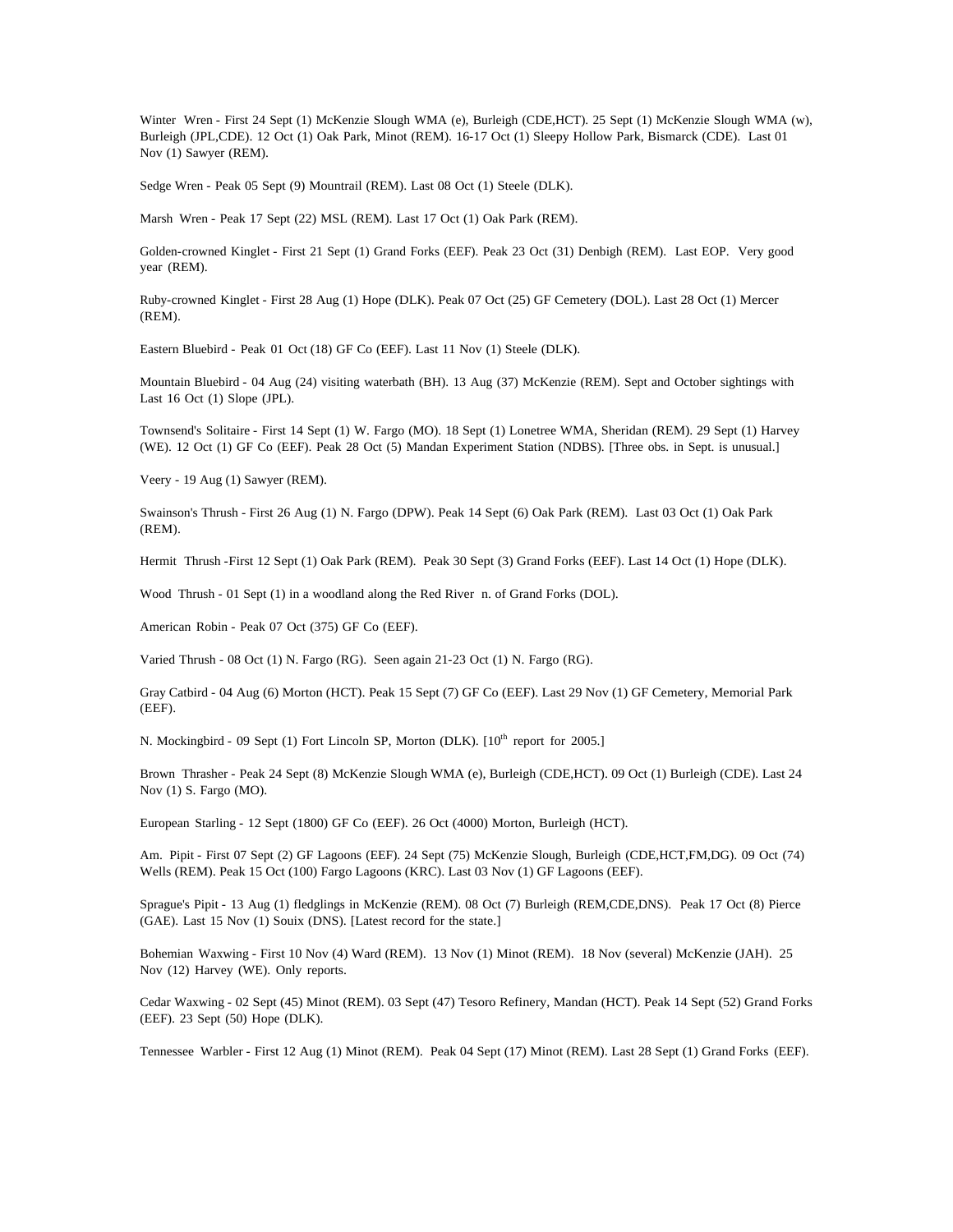Orange-crowned Warbler - First 28 Aug (1) Dickinson Experiment Station (REM,CDE,JPL). Peak 22 Sept (60) Oak Park (REM). Last 06 and 19 Nov (1) Grand Forks yard, with the later photographed for NDRBC (DOL). [Latest record for the state,  $3<sup>rd</sup>$  Nov. record.]

Nashville Warbler -First 04 Aug (1) Grand Forks yard (EEF). Peak 17 Sept (5) Grand Forks (EEF). Last 10 Oct (1) Sleepy Hollow Park, Bismarck (CDE,JPL).

Northern Parula - First 13 Sept and 23 Sept (1) Trefoil Park (DPW).

Yellow Warbler - Peak 05 Sept (38) nw ND (REM). Last 13 Oct (2) Grand Forks (EEF).

Chestnut-sided Warbler - First 19 Aug (1) Oak Park (EEF). Peak 12 Sept (3-6) N. Fargo (DPW). Last 15 Sept (1) Oak Park (REM).

Magnolia Warbler - First 28 Aug (2) Sleepy Hollow Park, Bismarck (CDE,HCT), ( 1) Grand Forks (EEF), (1) Hope (DLK). Peak of (2) by three observers. Last 24 Sept (1) Oak Park (REM). Seemed unusually scarce (DPW) with few reports submitted (CDE).

Cape May Warbler - First 26 Aug (1) Grand Forks (EEF). 27 Aug (1) Hope (DLK). Last 30 Aug (1) Grand Forks (EEF). All reports.

Black-throated Blue Warbler - 16 Oct to 18 Oct (1) male in Sleepy Hollow Park, Bismarck (CDE), also later (DNS).

Yellow-rumped Warbler - First 22 Aug (2) Minot (REM). Peak 24 Sept (195) McKenzie Slough WMA (e), Burleigh (CDE,HCT). Last 28 Oct (1) Mandan, along the Missouri River (REM,HCT).

Black-throated Green Warbler - First 02 Sept (1-2), and also 05 Sept, 10 Sept, 12 Sept (1) in N. Fargo (DPW). All reports.

Blackburnian Warbler - First and Peak 18 Aug (2) 23 Aug (1) Grand Forks (EEF). 20 Aug, 25 Aug (1) N. Fargo (DPW). Last 13 Sept (1) N. Fargo (DPW). All reports.

Palm Warbler - First 29 Aug (2) Sawyer (REM). Peak 28 Sept (13) GF Co (EEF). Last 11 Oct (1) Oak Park (REM).

Bay-breasted Warbler - First 23 Aug (1) Grand Forks (EEF). Peak 25 Aug (2) Grand Forks (EEF). 22 Sept (1) Tesoro Refinery, Mandan (HCT). 24 Sept (1) N. Fargo (DPW). 23 Oct (1) Denbigh (REM). [Latest record for the state.] Blackpoll Warbler - First 19 Aug (1) Oak Park (REM). Peak 09 Sept (3) Oak Park (REM). Last 22 Sept (1) Sleepy Hollow Park, Bismarck (HCT).

Black-and-white Warbler - First 04 Aug (1) yard (BH). 08 Aug (2) Burlington (SDL). Peak 05 Sept (6) N. Fargo (DPW). Last 24 Sept (1) McKenzie Slough WMA (w), Burleigh (CDE,HCT).

American Redstart - First 18 Aug (1) N. Fargo (DPW). Peak 20 Aug (3) Sleepy Hollow Park, Bismarck (CDE), 23 Aug (3) Oak Park (REM), 06 and 12 Sept (3) N. Fargo (DPW). Last 24 Sept (1) Hope (DLK).

Ovenbird - First 18 Aug (1) N. Fargo (DPW). Peak 11 Sept (4) N. Fargo (DPW). Last 24 Sept (1) N. Fargo (DPW), (1) McKenzie Slough WMA (w), Burleigh (CDE,HCT).

N. Waterthrush - First 18 Aug (1) N. Fargo (DPW), (1) Dickinson (JK). Peak 05 Sept (4) N. Fargo (DPW). Last 24 Sept (1) McKenzie Slough WMA (w), Burleigh (HCT).

Connecticut Warbler - First 24 Aug and 27 Aug (1) Grand Forks (EEF). 28 Aug (1) GF Cemetery (BBC,BB). Last 24 Oct (1) W. Fargo yard (KRC). [Rare in fall, latest record for the state.]

Mourning Warbler - First 28 Aug (1) N. Fargo (DPW). Peak 13 Sept (2) N. Fargo (DPW). Last 28 Sept (1) Grand Forks (EEF).

Common Yellowthroat - Peak 05 Sept (18) Mountrail (REM). Last 10 Oct (1) Sleepy Hollow Park, Bismarck (CDE,JPL).

Wilson's Warbler - First 13 Aug (1) McKenzie (REM). Peak 04 Sept (12) Oak Park (REM). Last 28 Sept (1) Sleepy Hollow Park, Bismarck (CDE), (1) McKenzie Slough WMA, Burleigh (HCT).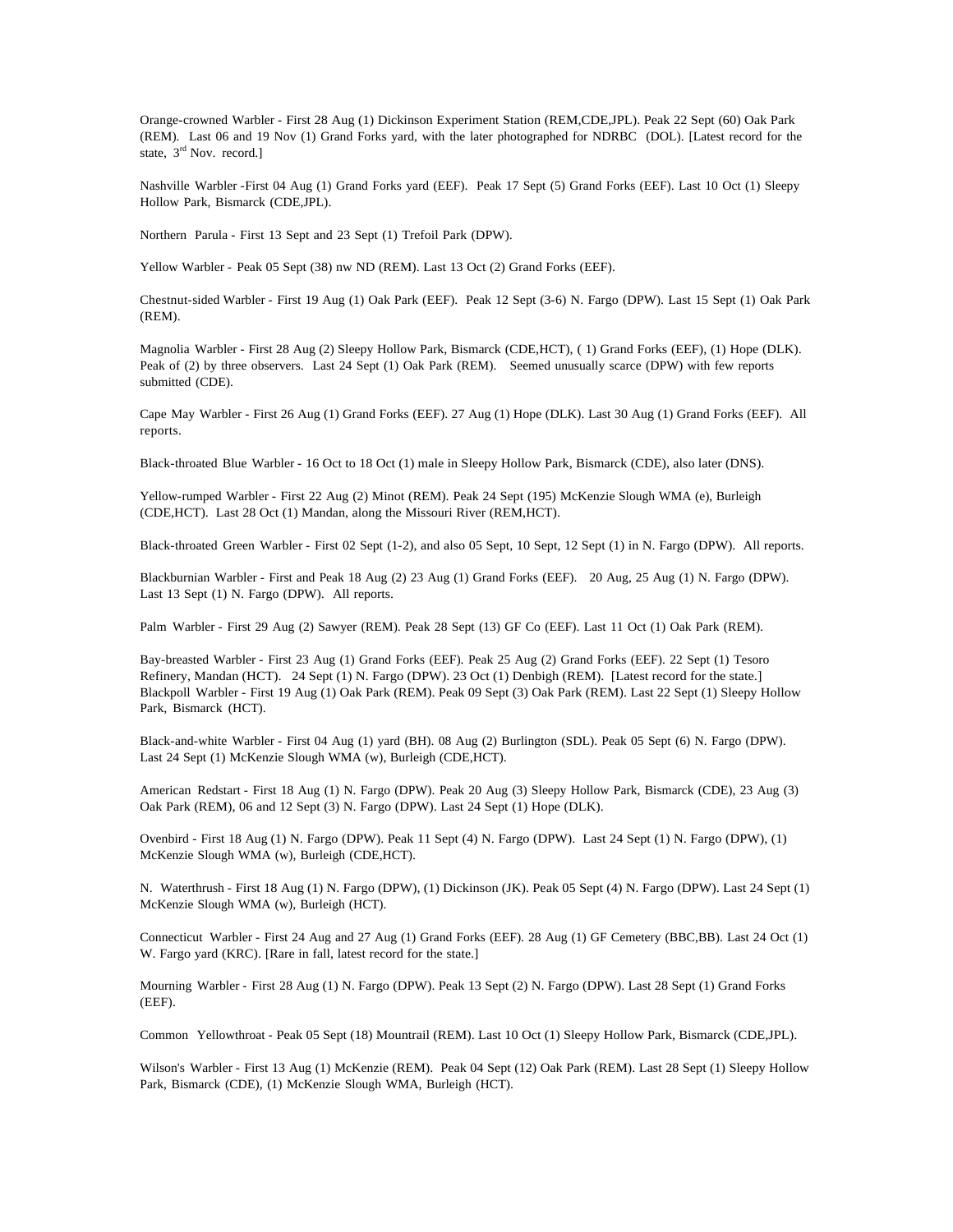Canada Warbler - First 17 Aug (1) Sleepy Hollow Park, Bismarck (CDE,HCT). Peak 27 Aug (2) Grand Forks (EEF). Last 06 Sept (1) N. Fargo (DPW).

Yellow-breasted Chat - Last 28 Aug (1) Dickinson Experiment Station (REM,CDE,JPL).

**Green-tailed Towhee** - End of September to EOP (1) present at a feeder just west of Grafton in the tiny village of Mandt. Bird was reported to Mike Jacobs just prior to the Icelandic SP Christmas Bird count. Apparently the bird showed up with a juvenile, which hasn't been seen since the first day.

Spotted Towhee - Peak11 Sept (10) Cross Ranch SP, Sawyer (REM). Last 14 Oct (1) Sleepy Hollow Park, Bismarck (CDE).

Eastern Towhee - First 13 Sept (1) N. Fargo yard (DPW). 24-25 Sept (1) McKenzie Slough WMA (w), Burleigh (CDE,JPL,HCT). Also Last 25 Sept (1) N. Fargo yard (DPW).

Am. Tree Sparrow - First 07 Oct (1) Bismarck (REM,DNS). Peak 29 Oct (170) GF Co (EEF).

Chipping Sparrow - Peak 22 Aug (100) Morton (HCT). 10 Oct (2) Grand Forks (EEF). Last 28 Nov (1) Jamestown (LDI).

Clay-colored Sparrow - Peak 10 Sept (50) Mandan Exp Station (HCT), 25 Sept (50) GF Co (EEF). Last 11 Oct (1) Sleepy Hollow Park, Bismarck (CDE).

Field Sparrow - Peak 06 Aug (9) Morton (HCT). 01 Oct (1) Tesoro Refinery, Mandan (HCT). Last 02 Oct (1) Emmons (REM). All reports.

Vesper Sparrow - Peak 13 Aug (65) McKenzie (REM). Last 21 Oct (2) Burleigh (HCT).

Lark Sparrow - Peak 04 Aug (22) Morton (HCT). Last 28 Sept (4) Stark (REM,CDE,JPL), (2) Tesoro Refinery, Mandan (HCT). All reports.

Lark Bunting - Peak 04 Aug (222) southeast Morton (HCT). 07 Aug (160) sw ND (REM). Last 02 Sept (6) southeast Morton (HCT) All reports.

Savannah Sparrow - Peak 27 Sept (145) GF Co (EEF). Last 12 Nov (1) GF Lagoons (EEF).

Baird's Sparrow - 07 Aug (5) Slope (REM). Last 25 Aug (1) northwest of Rice Lake, Burleigh (HCT).

Grasshopper Sparrow - Peak 07 Aug (40) sw ND (REM). Last 24 Sept (1) McKenzie Slough WMA (w), Burleigh (HCT,CDE).

LeConte's Sparrow - 06 Aug (1) feeding a cowbird in Fairfield Township, Grand Forks. This does not neccessarily mean this bird was reared by the LeConte's (DOL). 18 Sept (2) GF Co (EEF). Last 24 Sept (1) McKenzie Slough WMA (w), Burleigh (HCT,CDE).

Nelson's Sharp-tailed Sparrow - 14 Aug (2) Burleigh (HCT,CDE). 04 Sept (2) Adams WPA, Burleigh (CDE). 05 Sept (1) Mountrail (REM). Last 25 Sept (1) Sweetbrair Lake, Morton (CDE). All reports.

Fox Sparrow - First 24 Sept (2) McKenzie Slough WMA (e), Burleigh (HCT,CDE). Peak 21 Oct (12) Ransom (CDE,MO), (4) Richland (CDE). Last 06 Nov (1) Grand Forks yard (DOL).

Song Sparrow - 07 Aug (20) sw ND (REM). Last 20 Nov (1) Sawyer (REM).

Lincoln's Sparrow - First 28 Aug (2) Stark (REM). Peak 25 Sept (20) GF Co (EEF). Last 17 Oct (1j) GF Cemetery (EEF).

Swamp Sparrow - Peak 10 Oct (17) Danzig Dam, northwest Morton (JPL). Last 26 Oct (1) GF Co (EEF).

White-throated Sparrow - First 29 Aug (1) Grand Forks (EEF). 24 Sept (140) McKenzie Slough WMA, Burleigh (HCT,CDE). Peak 28 Sept (151) GF Co (EEF). Last thru EOP on UND Campus (DOL).

Harris's Sparrow - First 17 Sept (1) McKenzie (JAH). Peak 25 Sept (40) GF Co (EEF). 01 Nov (1) GF Co (EEF). 28 Nov (1) Jamestown (LDI). Last EOP (REM).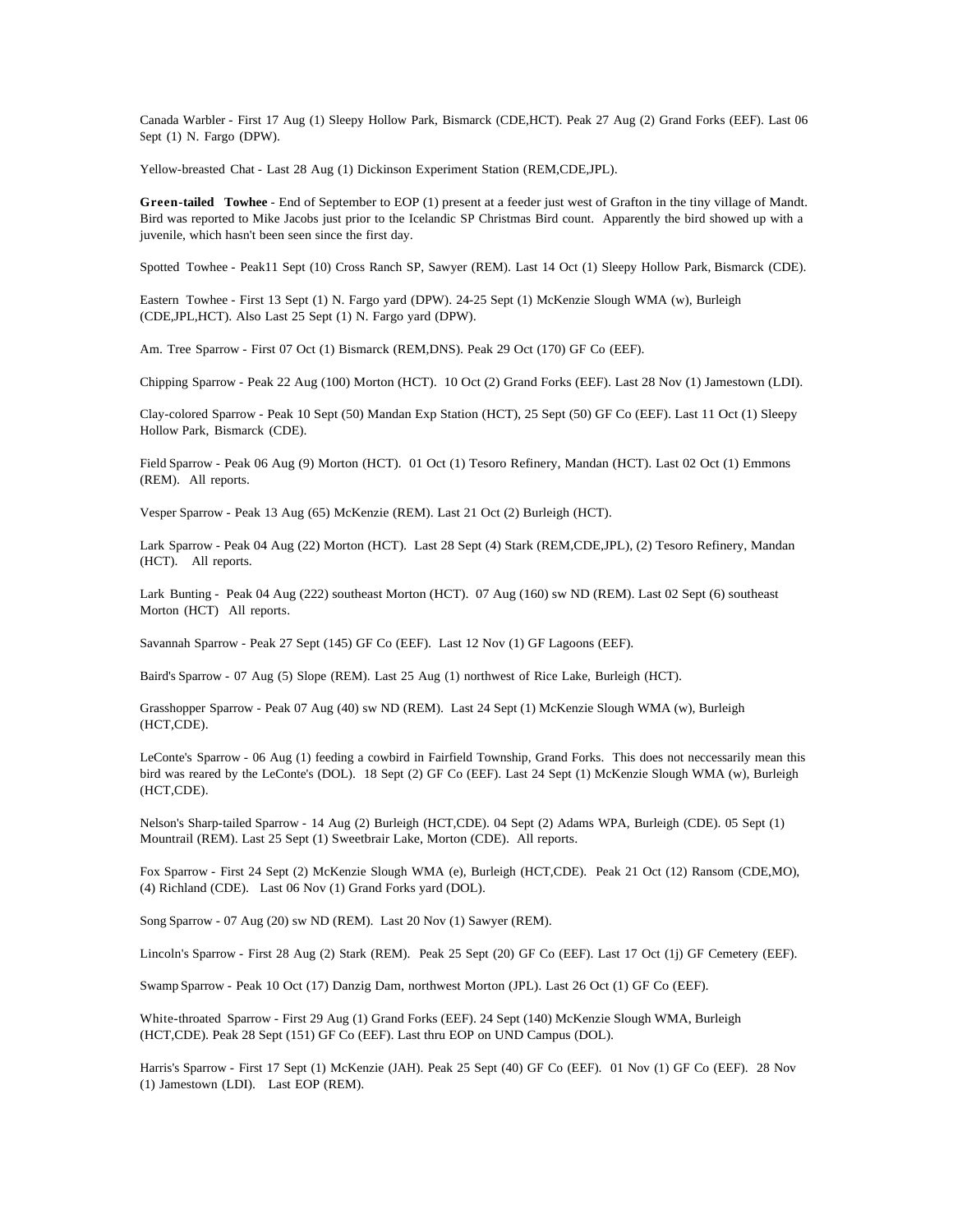White-crowned Sparrow - First 14 Sept (1) Oak Park (REM). Peak 25 Sept (25) GF Co (EEF). 14 Oct (1) Steele (DLK). Last EOP (REM).

Dark-eyed Junco - First 03 Sept (1) McLean (REM). Peak 13 Oct (820) GF Co (EEF). [New high count for fall.]

Lapland Longspur - First 25 Sept (1) GF Lagoons (EEF). Peak 19 Oct (1000) Nelson (EEF).

Smith's Longspur - First 07 Oct (1) MSL (REM). 08 Oct (16) s. of Menoken, Burleigh (REM,CDE,DNS). Peak 09 Oct (33) Wells (REM). 15 Oct (16) Richland (KRC,DWR). 16 Oct (15) Rolette (REM). Last 25 Oct (4) Fairfield Township, GF Co (DOL).

Chestnut-collared Longspur - Peak 07 Aug (48) Slope (REM). Last 08 Oct (1) s. of Menoken, Burleigh (REM,CDE,DNS).

Snow Bunting - First 10 Oct (1) GF Lagoons (EEF). Peak 12 Nov (350) Devils Lake (REM).

N. Cardinal - Aug and Sept (1) Fargo (LG). 15 Sept thru EOP (1m,2f) coming to feeder (DOL).

Rose-breasted Grosbeak - Peak 18 Sept (12) GF Co (EEF). Last 23 Sept (1) Grand Forks (EEF).

Black-headed Grosbeak - Peak 07 Aug (4) Burlington (SDL). 05 Sept (3) Burleigh (CDE). Last 25 Sept (1) McKenzie Slough WMA, Burleigh (CDE,JPL).

Lazuli Bunting - 01 Aug (2) MSL (REM). Peak 20 Aug (5) Mountrail (REM). and Last 05 Sept (4) Mountrail (REM).

Indigo Bunting - 13 Aug (1) Traill (DLK). 14 Aug (1) yard (BH). Only reports.

Dickcissel - 14 Aug (1) female carrying food and agitated in Burleigh (HCT,CDE).

Bobolink - 09 Aug (1) female with (5) fledged young in GF Co (EEF). Peak 14 Aug (122) Burleigh (HCT,CDE). Last 18 Sept (5) Sheridan (REM), (5) GF Co (EEF), (4) Steele (DLK).

Red-winged Blackbird - 17 Sept (10,000) Burleigh (HCT). 02 Oct (5000) GF Co (EEF). 09 Oct (10,000) Wells (REM). 16 Oct (15,000) Rolette (REM).

Western Meadowlark - Peak 07 Aug (300) sw ND (REM). Last 16 Nov (1) GF Lagoons (EEF).

Yellow-headed Blackbird - Peak 14 Aug (1000) Burleigh (HCT,CDE). Last 26 Nov (2) Steele (DLK).

Rusty Blackbird - First 22 Sept (2) Nelson (EEF). 27 Oct (6) Stark (JPL). Peak 11 Nov (160) Ramsey (EEF). Last 28 Nov (1) McKenzie (JAH).

Brewer's Blackbird - Peak 29 Oct (12,000) Burleigh, Kidder (HCT,BM). Last 18 Nov (3) Sheridan (CDE).

Common Grackle - 06 Aug (7000) Burleigh (HCT). 07 Aug (3000) Stark (REM). Last EOP in Bismarck.

Great-tailed Grackle - 07 Sept (1) LLNWR along the "B" Dike between old and new headquarters (HCT). Doc. [5<sup>th</sup> report, the first since 2000.]

Brown-headed Cowbird - Peak 06 Aug (80) Burleigh (HCT). Last 30 Sept (2) McKenzie Slough (HCT).

Orchard Oriole - Peak 08 Aug (16) MSL (REM). Last 04 Sept (1) Gen. Sibley Park, Bismarck (HCT).

Baltimore Oriole - Peak 26 Aug (6) GF Co (EEF). Last 05 Sept (1) Tesoro Refinery, Mandan (HCT), (1) Williams (REM).

Purple Finch - First 27 Aug (2) Minot (REM). Peak 05 Oct (5) Emmons, (1) Kidder (REM). 12 Nov (4) Lindenwood Park, Fargo (RHO), 18 Nov (4) Burlington (SDL). House Finch - 01 Sept (40) Burleigh, Morton (HCT). Nov 24 (40) Burlington (SDL).

Common Redpoll - 10 Nov (1) Burlington (SDL). 28 Nov (2) Jamestown (LDI). All reports.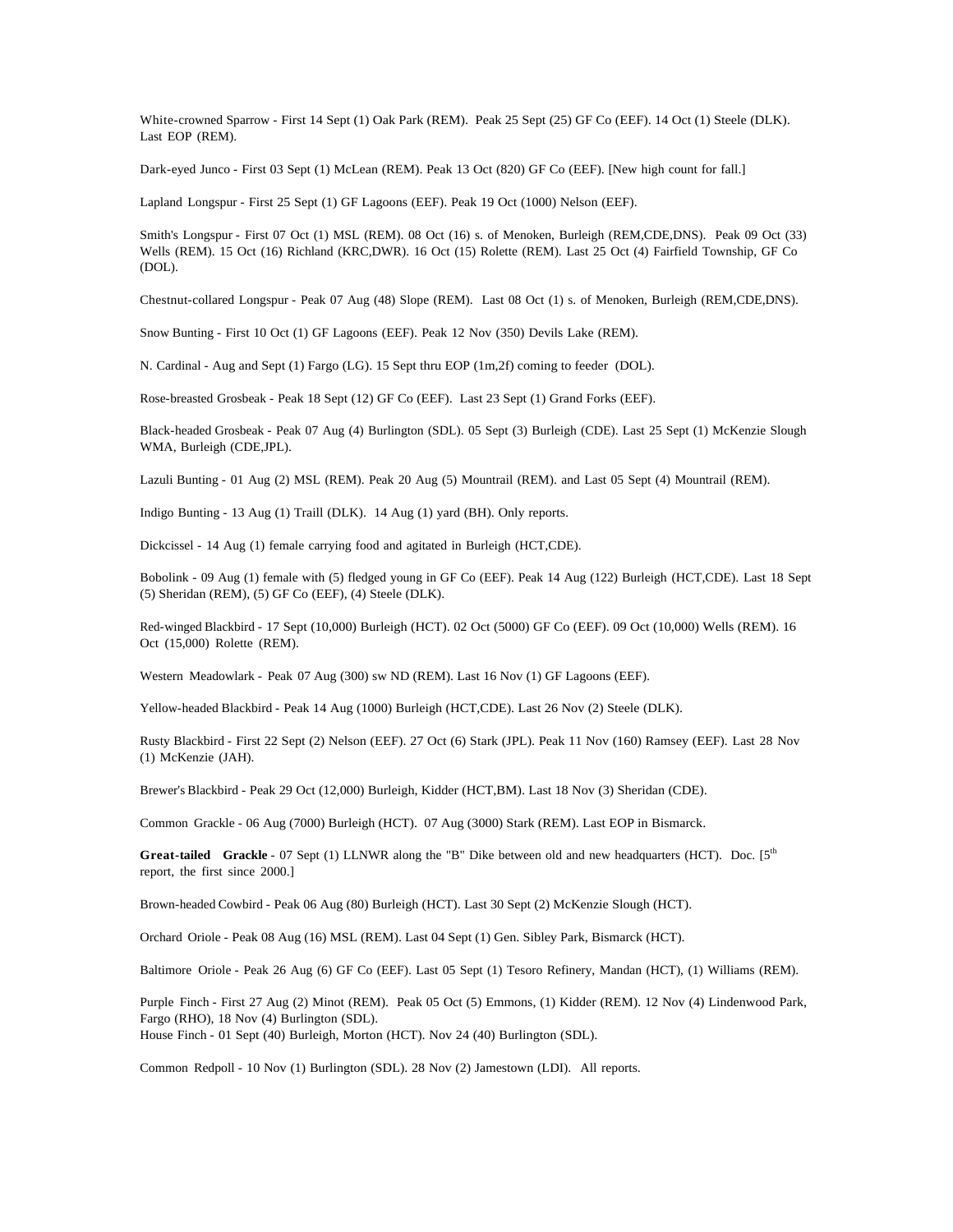Pine Siskin - 12 Aug (1) Minot (REM). 26 Oct (12) St. Mary's Cemetery, Bismarck (CDE). 18 Nov (100) Burlington (SDL).

Am. Goldfinch - 01 Sept (90) Burleigh, Morton (HCT). 10 Oct (30) GF Co (EEF). 18 Nov (60) MSL (REM).

House Sparrow - 10 Aug (255) GF Co (EEF). Present and declining (REM).

## **283 species reported.**

### **Species not reported:**

Am. Black Duck, Cinnamon Teal, Ruffed Grouse, Sage Grouse, L. Bittern, Long-billed Curlew, Poor-will, Whip-poor-will, Gray-cheeked Thrush, Scarlet Tanager, Brewer's Sparrow, Bullock's Oriole, Pine Grosbeak, Gray-cr. Rosy-Finch, Red Crossbill, White-winged Crossbill, Evening Grosbeak.

### **OBSERVERS: (from east to west, compilers underlined)**

FARGO: Robert H. O'Connor, Keith R. Corliss, Rick Gjervold, Linda Gregg, Connie M. Norheim, Mark Otnes, Wanda Peterson, Dean W. Reimer, Dennis P. Wiesenborn,

GRAND FORKS: Eve E. Freeberg, Bob G. Freeberg, Ben Bartos, Betsy Batstone-Cunningham, Tim G. Driscoll, Ann Flower, Jack & Jean Johnston, David O. Lambeth, Art Schroder, Sharon & Alan Watson

HOPE: Donald L. Kubishta

JAMESTOWN: Larry D and Alex Igl, Marissa Aerling, Ilze Balodis, Thomas K. Buhl, MaryAnn Cunningham, Colin M. Dovichin, Nate Emery, Betty Euliss, Raymond J. Greenwood, Douglas H. Johnson, Judy E. Johnson, Harold A. Kantrud, Robby Lambert, Steve P. Lane, Scott

McDonnell, Jill A. Shaffer, Terry L. Shaffer, Mark H. Sherfy, Tom Sklebar, Marsha A. Sovada, Andrew L. Strassman.

ARROWWOOD NWR: Paulette R. Scherr

J. CLARK SALYER NWR: Gary A. Eslinger, Gary E. Erickson, Melissa M. Wolfe.

LLNWR: Gregg Knutsen, Christina Barba, Pete Finley, Jerry Gulke, Tood King, Lynda Knutsen, Erik Kroening, Ron Maier, Kyla Schneider,

Paul C. VanNingen, Terry Wolf

BISMARCK/MANDAN: Clark H. Talkington, Sandi L Talkington, Corey D. Ellingson, Lowell Fahrni, Barbara Galambos (Minneapolis),

Margaret Mason (Minnesota),Janelle Masters, Betty Morgan, Dan L. Rogers, Nancy Russell (Minneapolis), Linda Stewart, Don Stoker

 (Montana), Dan N. Svingen, Peder H. Svingen, Erik Thompson, Alan VanNorman, Bismarck-Mandan Bird Club (BMBC).

AUDUBON NWR - Craig Hultberg, Kathy Baer, Jeff Butman, Mike Goos, Jackie Jacobson

MINOT: Ron Martin, Dan N. Svingen, Sherry D. Leslie, Gary T. Leslie

DICKINSON: Jack P. Lefor

GRASSY BUTTE: John A. Heiser

ND LISTSERVE: